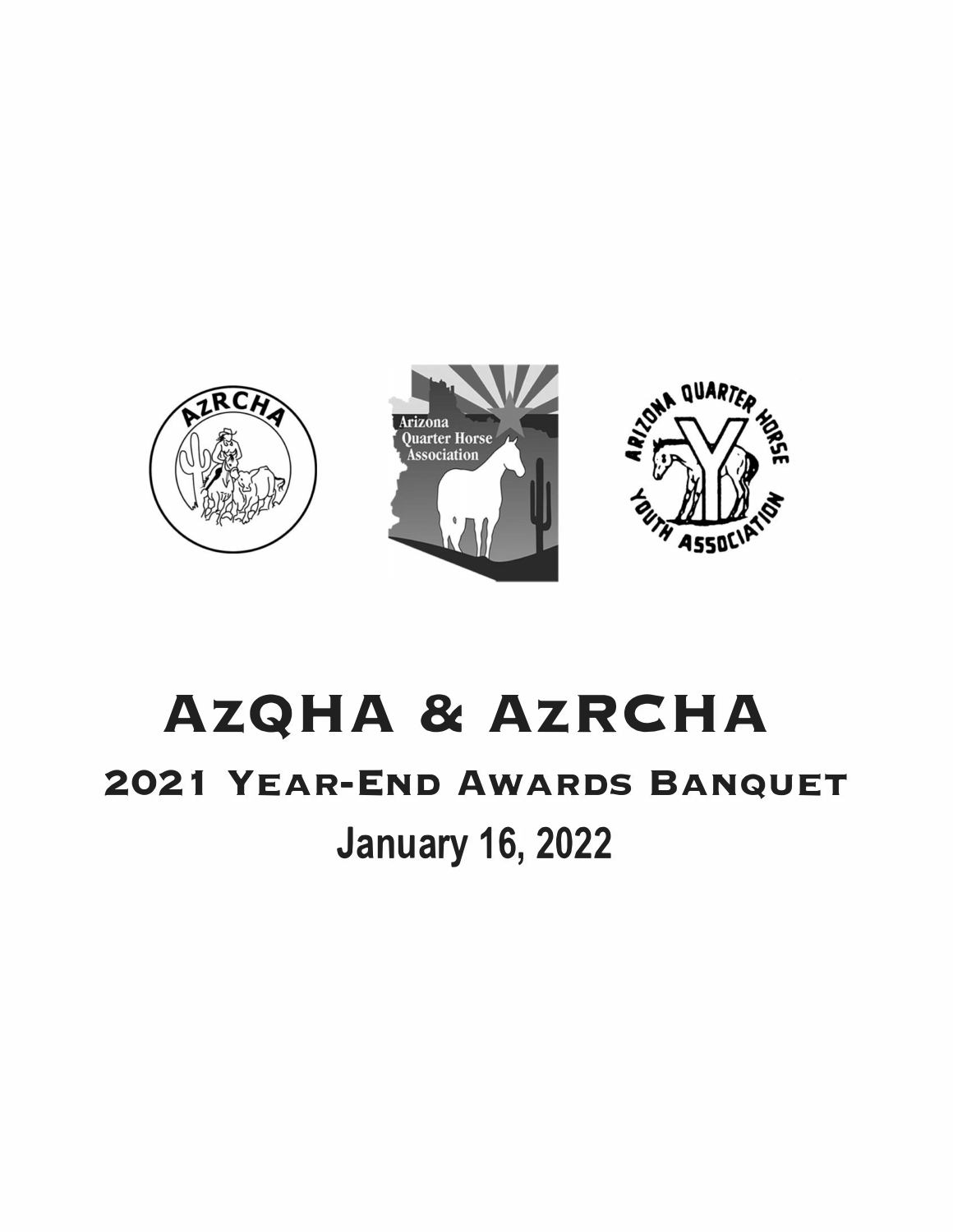

# **OUR 2021 AWARDS**

**AzQHA General Membership Meeting Sponsor Recognition Horses with Heart Hall of Fame Presentation** AzQHA/AQHA Most Valuable Professional Horseman Dorn Parkinson Volunteer Award and Presentation **Trail Challenge Winners Youth Winners High Point Winners - Youth Streakin B Art Raffle** High Point Winners (Open, Amateur, Select & VRH) **High Point Winners (No Bling) Silent Auction Last Call**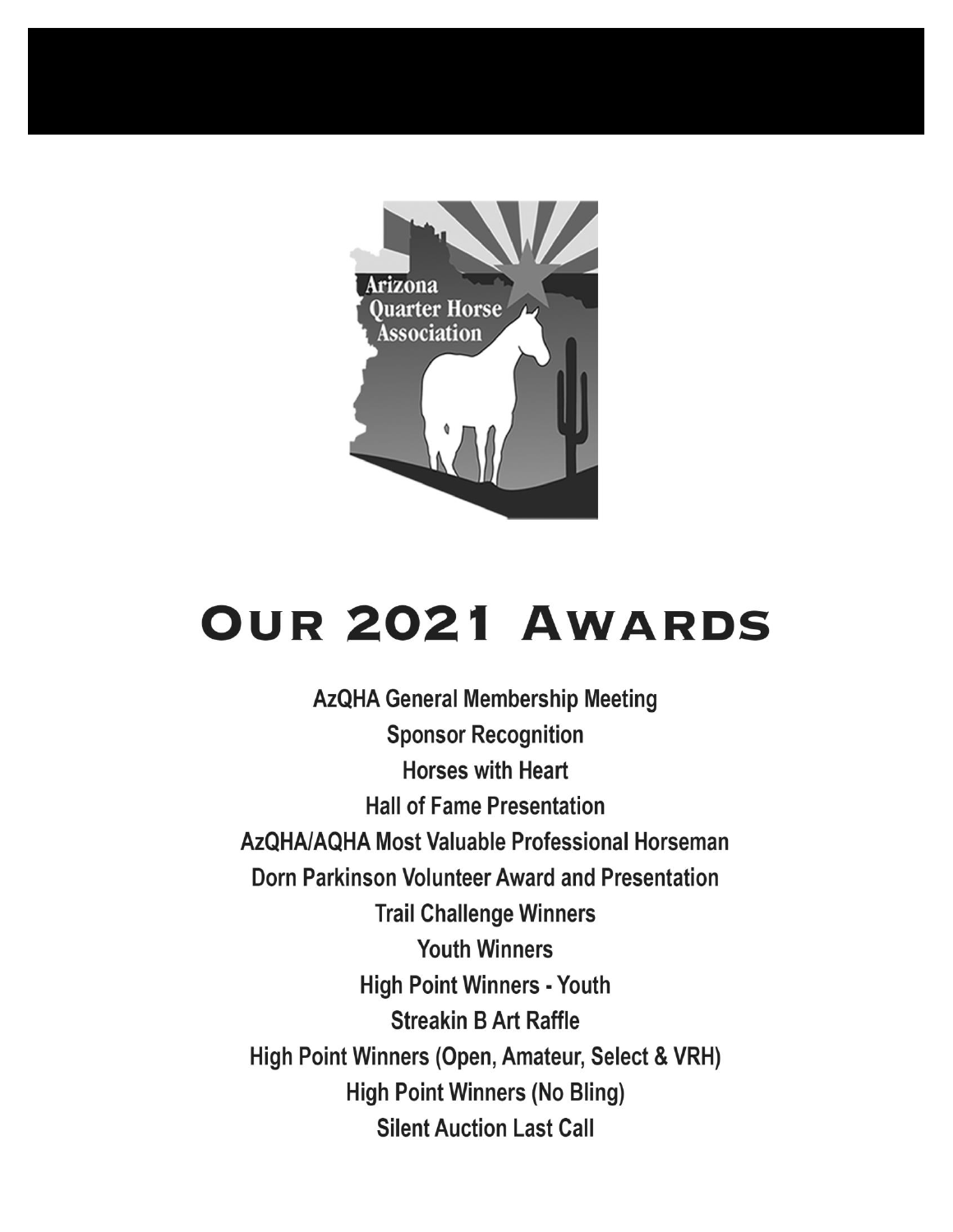## SPONSORS

## **TITLE SPONSORS**



#### **Cre8ive Event Rentals, Inc.**

1120 W. Fairmont Drive, Ste. #4, Tempe, AZ 85282 – (480) 840-0202 – [https://cre8iveevents.com](https://cre8iveevents.com/) Cre8ive Event Rentals is a full-service rental company for day-to-day rentals, as well as unique, brand new, and hard to find products. We make your events special.



#### **SJ Ranch, LLC**

17440 East Pinnacle Vista Drive, Rio Verde, Arizona 85263 - [https://sjranchaz.com](https://sjranchaz.com/) A 14-acre spread, SJ Ranch is a custom-designed, state-of-the-art quarter horse facility owned by Scott Aswege and Jayne Vatcher. With training arenas, mare motels, and barns, multiple turnouts are home to cow horse and cutting champion horses, cattle, along with a handful of buffalo.

## **SPONSORS**



#### **Sanderson Ford**

6400 N. 51st Avenue, Glendale, AZ 85301 – (800) 729-3501 – [https://sandersonford.com](https://sandersonford.com/) New and Used Ford Dealership of Phoenix, AZ



#### **Standlee Premium Forage**

22349 Kimberly Rd. Ste. E, Kimberly, Idaho 83341 – Cell (208) 329-0123 – [www.standleeforage.com](http://www.standleeforage.com/) At Standlee Premium Western Forage®, we put the health and well-being of the animals you love first by delivering the best nutrition and comfort through the highest quality forage and premium animal care products. When you purchase a Standlee product, you can trust it was made with the same dedication as if we are caring for our own animals, which we do! *Standlee Premium Western Forage... Grown for the Life We Love™.* 



#### **Watson Hats**

7100 E. Cave Creek Rd., Ste. 148, Cave Creek, AZ 85331 – (480) 595-9777 - [http://watsonshatshop.com](http://watsonshatshop.com/) Handcrafted Cowboy, Fedora, Dress and Panama hats for men and women. Highest quality craftsmanship guaranteed. All materials are 100% USA made raw materials, down to the thread! Each Watson's handmade hat is made to last a lifetime. Watson's Hat Shop is Family Owned and Operated. "We take as much pride in your hat as you do!"



#### **AZRCHA - Arizona Reined Cow Horse Association**

[http://www.azrcha.com](http://www.azrcha.com/) – Check out our Website for our Calendar of Events The AZRCHA continues to keep the traditional training methods of the Spanish vaquero alive in today's modern world by sponsoring spectacular horse shows.

#### **Western AG Insurance Agency**

480-550-1507 – (877) 852-5384 – [www.westernaginc.com](http://www.westernaginc.com/)

Farm, Ranch and Commercial Insurance Specialists. Providing quality insurance coverage is our number one priority. At Western Ag Insurance Agency, Inc., we provide a wide range of insurance coverage that is sure to meet your insurance needs and go well above your expectations.



#### **Horses With Heart**

2705 Az-89, Chino Valley, AZ 86323 – (928) 533-9178 – [https://www.horseswithheartaz.org](https://www.horseswithheartaz.org/)

Harnessing the proven benefits of therapeutic horsemanship, Horses with Heart (HwH) is an non-profit 501(c)(3) organization who helps transform the lives of disabled children and adults — including U.S. military veterans, first responders, and seniors as they gain confidence, dignity and independence by riding our trained horses under the direction of highly-credentialed staff.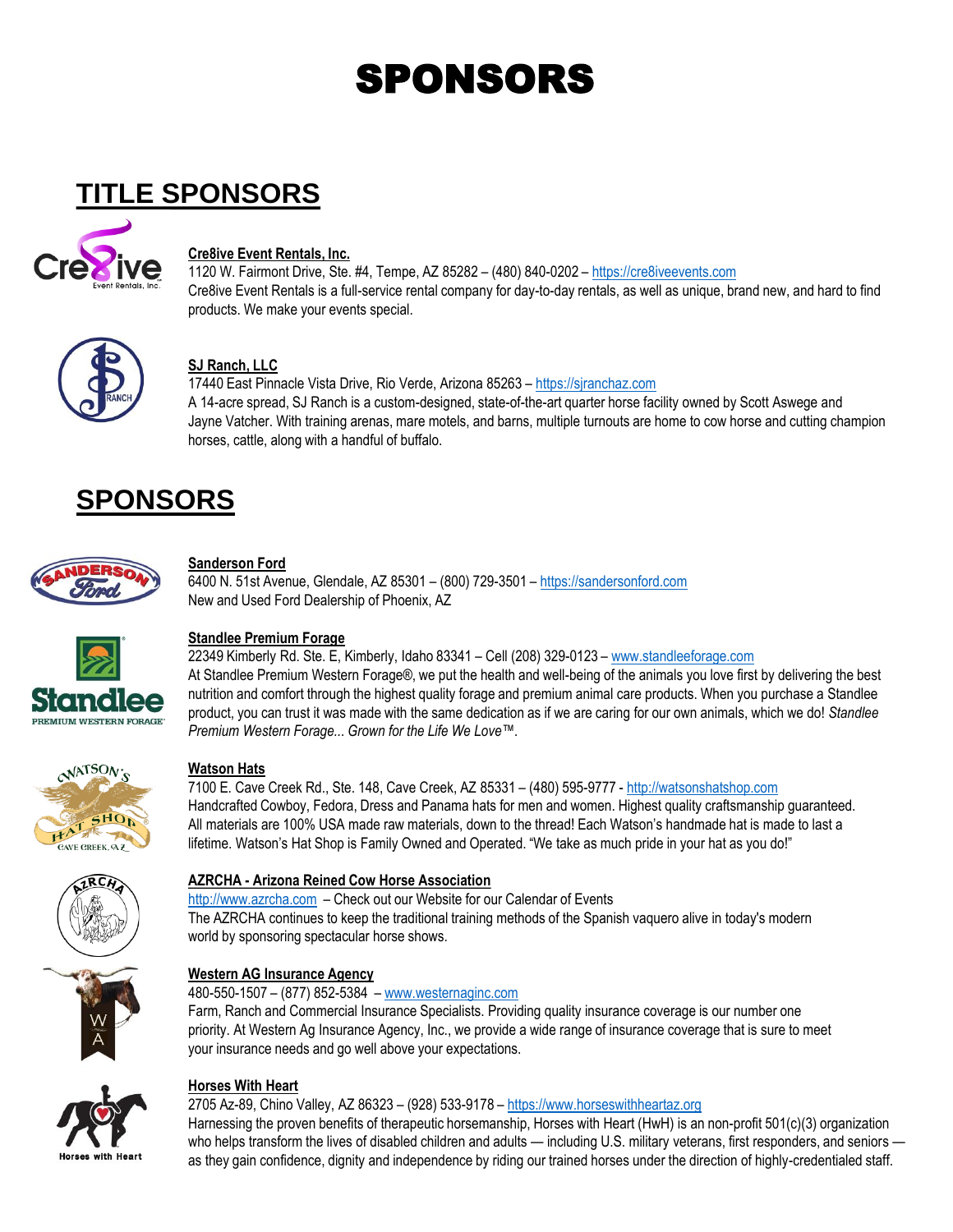## SPONSORS



#### **Farnam Horse | Equine Supplies & Horse Care**

(800) 234-2269 – [https://www.farnam.com](https://www.farnam.com/) Farnam simplifies horse care with essential horse supplies and helpful information so that...For every 5 supplements

purchased, you get the next one FREE!



#### **Bridle and Bit**

29455 N. Cave Creek Road, Suite #118 Box #618, Cave Creek, AZ 85331 – (602) 390-3555 [https://www.bridleandbit.com](https://www.bridleandbit.com/)



#### **Kimes Jeans**

[1-888-512-0886](tel:1-888-512-0886) – [ranchhands@kimesranch.com](mailto:ranchhands@kimesranch.com) – [https://kimesranch.com](https://kimesranch.com/)

We are the western wear leaders of quality in style, product and service. We intend to bring Western back to its roots by creating fashionable jeans with a classic feel. We are leading the trend by taking our fashion industry background and blending it with our western roots to make western fashion current. We are where the fashion world meets the western world.



#### **W&C Marketing & Designs**

39509 North 1<sup>st</sup> Place, Phoenix, AZ 85086 - (480) 390-8061 - [https://wcmarketingdesigns.com](https://wcmarketingdesigns.com/) W&C Marketing & Designs is a full-service branding, design, and marketing company. If you are looking for a project freelance designer or want to work with an outside source to develop, create and manage your company's advertising, marketing, and/or social media channels – you have come to the right place.



#### **Bohrenger Ingheim**

Amanda Dignley – 408-726-5186 – [amanda.dingley@boehringer-ingelheim.com](mailto:amanda.dingley@boehringer-ingelheim.com) - [https://www.boehringer-ingelheim.com](https://www.boehringer-ingelheim.com/) Improving the health and quality of life of humans and animals is the goal of the research-driven pharmaceutical company Boehringer Ingelheim. The focus in doing so is on diseases for which no satisfactory treatment option exists to date. The company therefore concentrates on developing innovative therapies that can extend patients' lives. In animal health, Boehringer Ingelheim stands for advanced prevention.



#### **Chas Roberts**

9828 N. 19<sup>th</sup> Ave., Phoenix, AZ 85021 - 602-331-2686 - [https://www.chasroberts.com](https://www.chasroberts.com/) Chas Roberts is the largest HVAC and plumbing provider in Arizona, serving the Metro Phoenix and Tucson areas. We create comfortable living environments for thousands of families by providing quality air conditioning, heating, and plumbing services at competitive prices. Our technical skills are incomparable. We have the highest-skilled technicians in the industry.



#### **American Family Insurance**

MARTIE P TROISI – 34406 N 27th Dr Ste 5-136, Phoenix, AZ 85085 –623.388.8943 – [MTROISI@amfam.com](mailto:MTROISI@amfam.com) <https://agent.amfam.com/martie-troisi/az/phoenix/34406-n-27th-dr-ste-5-136/>

Martie Troisi is an American Family insurance agent servicing the greater Phoenix area. She believes there's more to insurance than the policy itself. It's about providing dependable protection & excellent customer service to pursue your dreams. She offers no obligation quotes to protect your insurance needs with a wide range of insurance products.



#### **Kari Owens Designs**

Chandler, AZ – 509-628-6904 – [https://www.karriowensdesigns.com](https://www.karriowensdesigns.com/)

Marketing Manager & Creative Director - Supporting people and organizations in achieving success by providing Strategic Direction, Marketing Content Creation, and Website Design that engages, educates, and delights targeted audiences.



#### **Fx Equine**

Dr. Brittany Factor – 16127 E. Rio Verde Drive, Scottsdale, AZ 85262 – 719-235-6560 – [http://fxequine.com](http://fxequine.com/) Fx Equine offers patient lay-up, treatment, and water treadmill/spa services in Rio Verde, Arizona. Our gym-like facility combines the knowledge of our resident veterinarian with state-of-the-art equipment. Our sports medicine service focuses on a quality, detailed, and systematic approach in restoring normal form and function in the performance horse. By incorporating the latest in diagnostic modalities, we customize a treatment, rehabilitation, or conditioning program that fits the needs of the horse and rider. We provide in-clinic evaluations, traveling, and consultative services.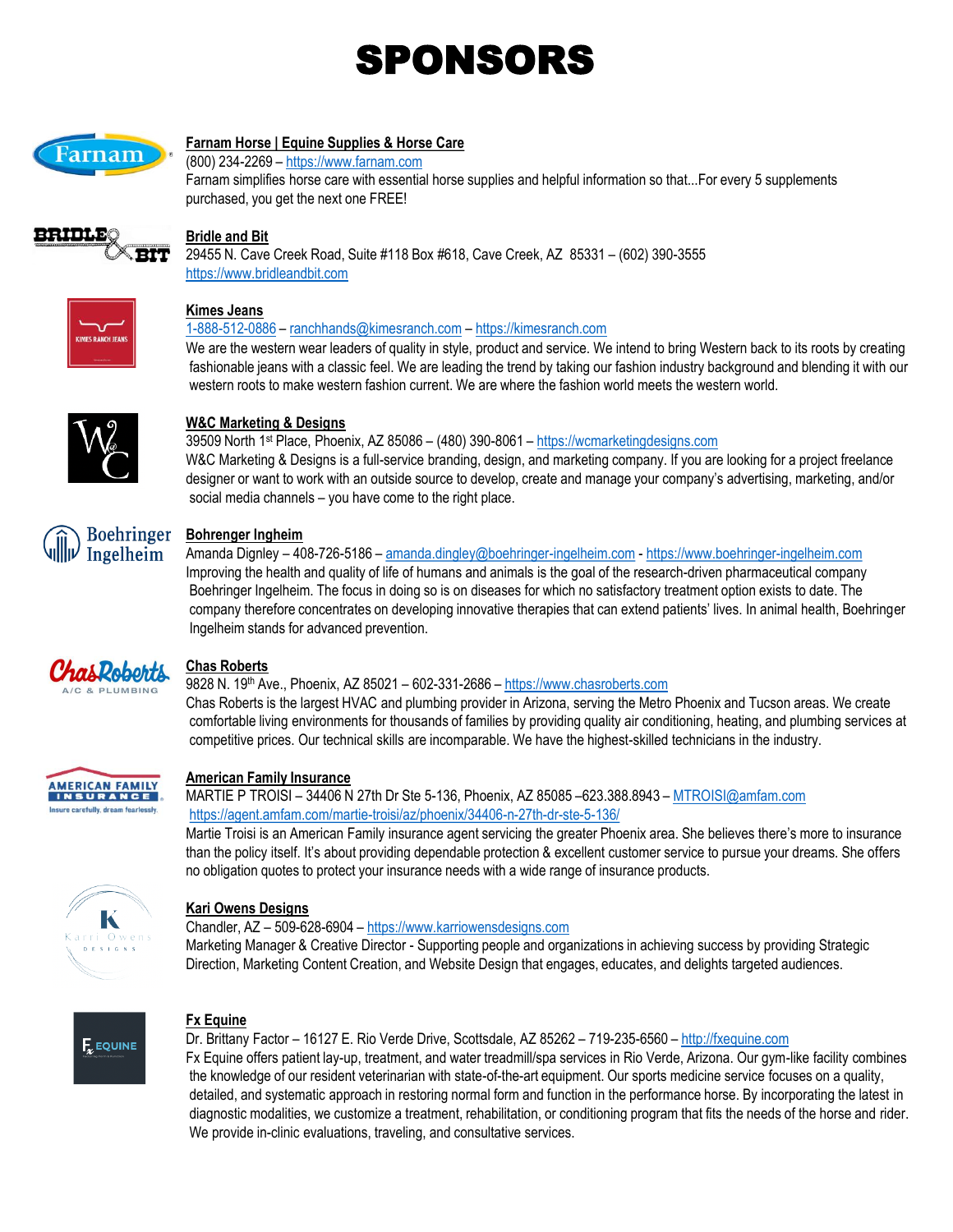

# **HALL OF FAME Laurel Walker Denton**

Laurel was raised on the Bar U Bar Ranch in Skull Valley, Arizona. It was primarily a cattle ranch; Laurel grew up in the saddle gathering cattle on the 84 sections, learning horsemanship from her parents Sonny and Sissi Walker. Lolli, a nickname that would stay with her forever, started showing in 4-H with the ranch horses. Soon she was showing in the newly organized American Quarter Horse Youth Association. Lolli won her first of many saddles in 1969 for AzQHA All Around 13 & Under youth. Lolli showed in both western, English and speed events, however her passion was the Reining and Cowhorse events. She was also on the board of the inaugural Arizona Quarter Horse Youth Association, going on to serve at a national level on the American Quarter Horse Youth Association executive board.

The Walkers traveled to Oklahoma City in 1976 where Lolli won her first AQHA World Championship in Aged Geldings with Skip Scamp. Owned and shown by Laurel, Skip was an AQHA and AQHYA Champion.

In 1996 Laurel became an AQHA and NRCHA judge. She has judged most major shows in the industry including the AQHA Youth, Amateur, Select and Open World Shows.

Laurel served as the first woman president of AzQHA in 1983-1985 and was also the first two term president. She was elected AQHA Director in 1992 and served on numerous committees, including Chairman of the AQHA Youth Committee. She was elevated to AQHA Director at Large in 2016. In 2008 Laurel and her sister, Carol, accepted the AQHA 50 Year Breeder's Award for the Bar U Bar Ranch. In 2009 she won the Merle Wood Humanitarian award given by the American Quarter Horse Association.

When AQHA instituted the Ranch Riding class, Laurel felt this class was made just for her and her horses. Laurel has been instrumental in keeping the integrity and authenticity of the Ranch division. After judging the first class offered at the AQHA World Show, Laurel has made the finals, won or been in the top three placings every year. In 2017 she won the Sr Ranch Riding with Light N Lucky.

Laurel's passion for keeping the Arizona Quarter Horse magazine in print has been going on since 2000, helping to edit and print a magazine for AzQHA members. One of the most important things to her is keeping the past alive through the "Looking Back" pages, where old photos in each issue remember the horses and people that helped form the Arizona Quarter Horse industry.

In 1997 Laurel married Barry Denton and it is because of his support that she credits most of her successes. Laurel and Barry still live and operate the Bar U Bar Ranch in Skull Valley, AZ. Lolli joins her mother and father, Sonny and Sissi Walker in the Hallll of Fame.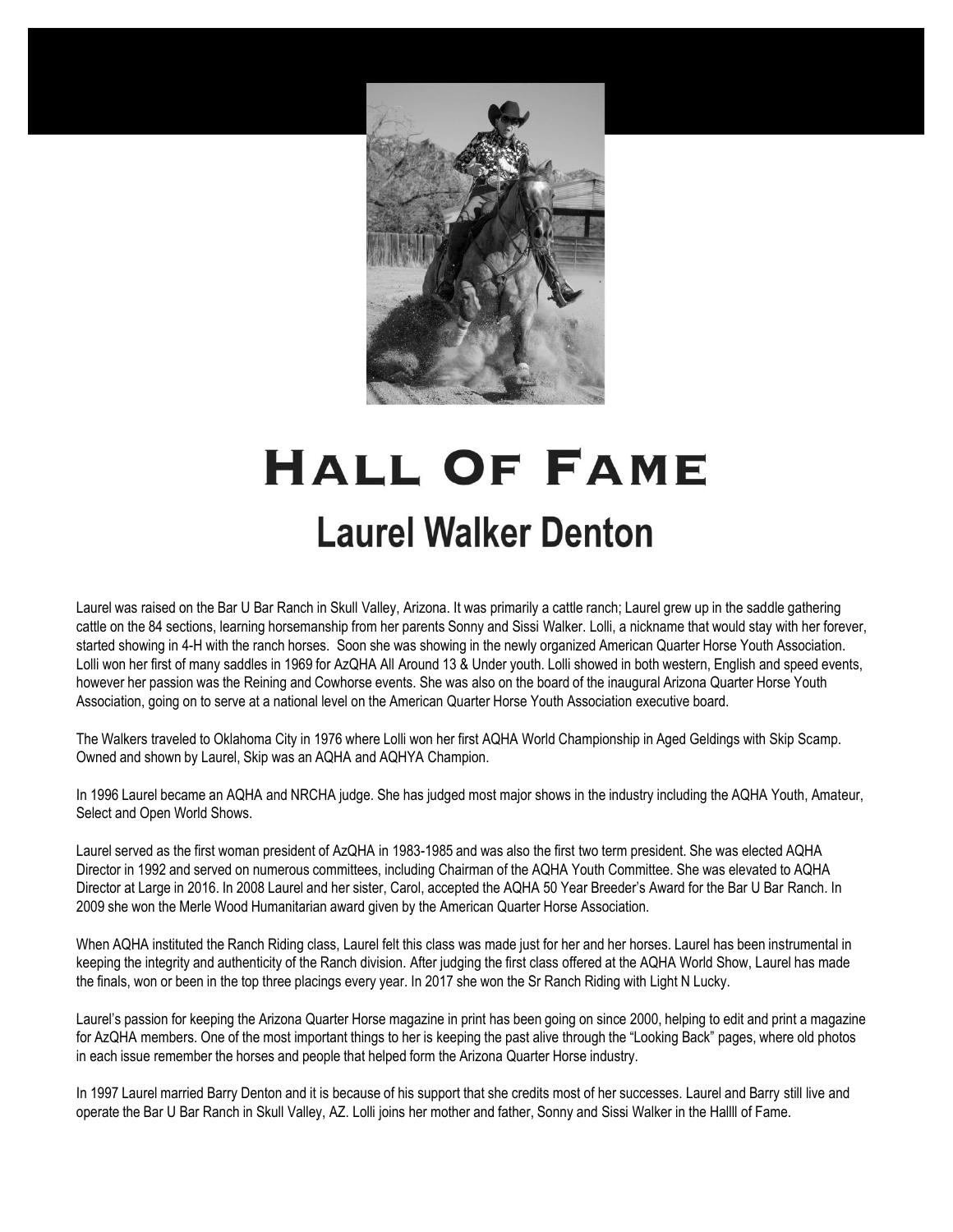### TRAIL CHALLENGE WINNERS

| <b>Exhib/Owner Name</b>   | <b>Class Name</b>      | <b>Horse Name</b>   |
|---------------------------|------------------------|---------------------|
| <b>SHARON GUSTAFSON</b>   | IN HAND                | <b>RUSTLER</b>      |
| LYNN LEATHERDALE          | ALL BREED LEVEL 1      | <b>FRIDAY</b>       |
| <b>SHARON GUSTAFSON</b>   | ALL BREED LEVEL 2 OPEN | <b>RUSTLER</b>      |
| <b>LAUREN DUCHARME</b>    | <b>AOHA YOUTH</b>      | DUTCHSUGAR DOCS JET |
| PAULA DROSSMAN            | AOHA LEVEL 1           | WaR CAT SMOOTH      |
| <b>LAUREN DUCHARME</b>    | AOHA LEVEL 2 OPEN      | DRY DOC LOOK AT ME  |
| <b>JACQUELINE GOODMAN</b> | <b>MULE NOVICE</b>     | <b>TAYLOR SWIFT</b> |
| <b>MICHELLE HUDSON</b>    | <b>GREEN AS GRASS</b>  | <b>FERGUS</b>       |
| <b>IRENE JONES</b>        | <b>DRIVING</b>         | <b>BEAU</b>         |
| <b>LYNN LEATHERDALE</b>   | SELECT <sub>50</sub>   | <b>FRIDAY</b>       |
| <b>BILLI JO SWANSON</b>   | SELECT 70              | STORMYS LIL FOX     |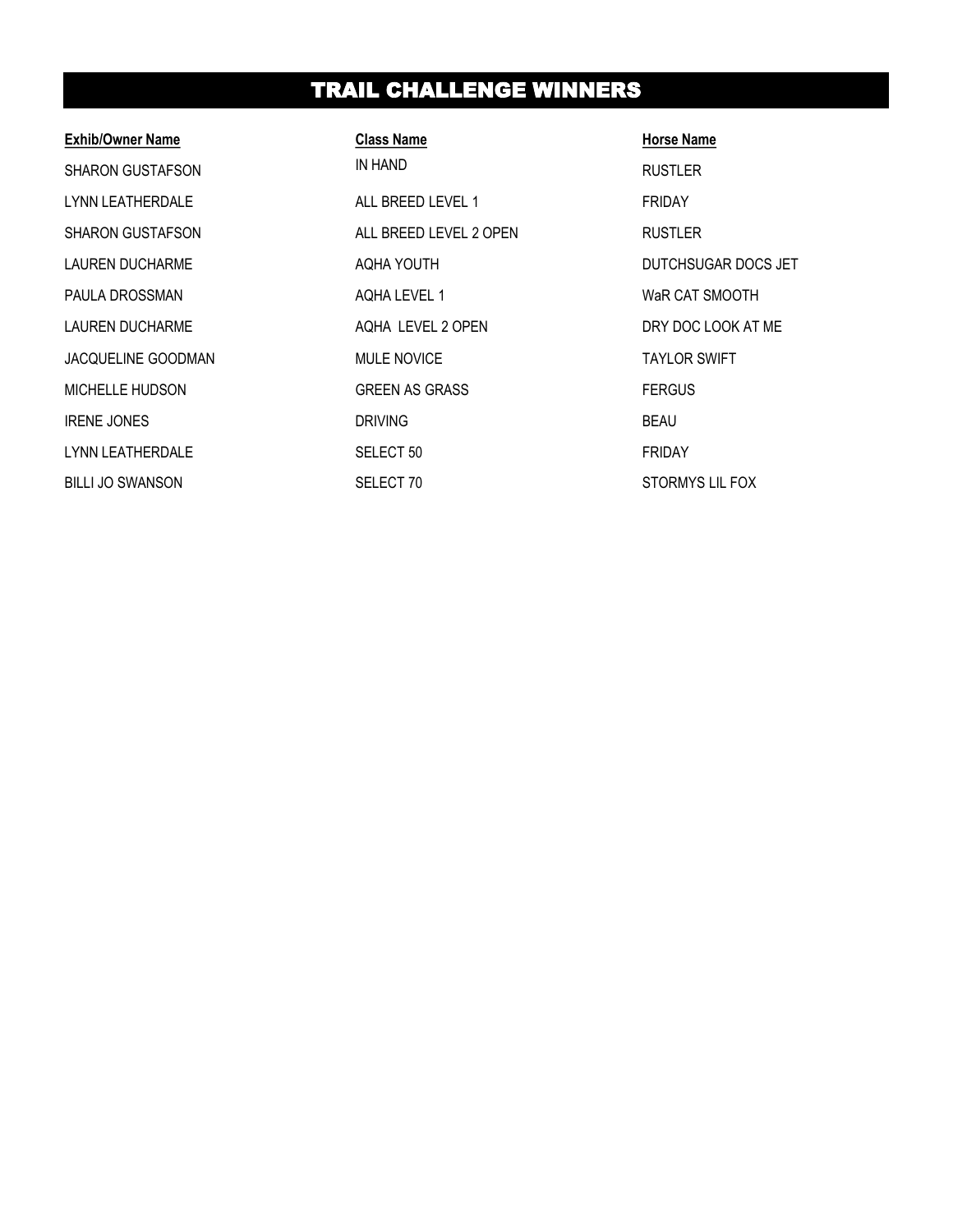## YOUTH & LEVEL 1 YOUTH CLASS WINNERS

| <b>Exhib/Owner Name</b>     | <b>Class Name</b>                                                          | <b>Horse Name</b>          |          |
|-----------------------------|----------------------------------------------------------------------------|----------------------------|----------|
|                             | NOVICE YOUTH WORKING COW HORSE BOXING                                      |                            |          |
| ADDISON TOMLINSON           | - Level 1                                                                  | PRETTY N VEGAS             | 3RD      |
| <b>ALEA HANSEN</b>          | YOUTH RANCH TRAIL                                                          | <b>SOULA SHINER</b>        | Reserve  |
| <b>ALEA HANSEN</b>          | YOUTH BARREL RACING                                                        | <b>SOULA SHINER</b>        | Champion |
| <b>ALEA HANSEN</b>          | YOUTH POLE BENDING                                                         | <b>SOULA SHINER</b>        | Champion |
| <b>ALEA HANSEN</b>          | YOUTH STAKE RACE                                                           | <b>SOULA SHINER</b>        | Champion |
| <b>ALEA HANSEN</b>          | YOUTH BARREL RACING - Rookie                                               | <b>SOULA SHINER</b>        | Champion |
| <b>ALEA HANSEN</b>          | YOUTH POLE BENDING - Rookie                                                | <b>SOULA SHINER</b>        | Champion |
| <b>ALEA HANSEN</b>          | YOUTH RANCH RIDING - Rookie                                                | <b>SOULA SHINER</b>        | Champion |
| <b>ALEA HANSEN</b>          | LEVEL 1 YOUTH WORKING COW HORSE BOXING - Level 1 SOULA SHINER              |                            | Champion |
| <b>ALEA HANSEN</b>          | LEVEL 1 YOUTH BARREL RACING - Level 1                                      | <b>SOULA SHINER</b>        | Champion |
| <b>ALEA HANSEN</b>          | LEVEL 1 YOUTH POLE BENDING - Level 1                                       | <b>SOULA SHINER</b>        | Champion |
| <b>ALEA HANSEN</b>          | LEVEL 1 YOUTH STAKE RACE - Level 1                                         | <b>SOULA SHINER</b>        | Champion |
| <b>ALEA HANSEN</b>          | LEVEL 1 YOUTH REINING - Level 1                                            | <b>SOULA SHINER</b>        | 4TH      |
| <b>ALEA HANSEN</b>          | LEVEL 1 YOUTH RANCH RIDING - Level 1                                       | SOULA SHINER               | 5TH      |
| ALEXANDRA SANTOS            | YOUTH SHOWMANSHIP AT HALTER                                                | <b>MILLION DOLLA HOTTI</b> | Reserve  |
| ALEXANDRA SANTOS            | LEVEL 1 YOUTH SHOWMANSHIP AT HALTER - Level 1                              | <b>MILLION DOLLA HOTTI</b> | Champion |
| ALEXANDRA SANTOS            | LEVEL 1 YOUTH WESTERN PLEASURE - Level 1                                   | <b>MILLION DOLLA HOTTI</b> | Champion |
| ALEXANDRA SANTOS            | LEVEL 1 YOUTH WESTERN HORSEMANSHIP - Level 1                               | TRIPLE UP INVESTMENT       | 3RD      |
| AURORA NICOLAZZI            | <b>AZRCHA YOUTH LIMITED</b>                                                | SHORT ON SUGAR             | Reserve  |
| <b>BRYCE BARKEMEYER</b>     | YOUTH WORKING COW HORSE                                                    | FS SMART BOOMER CHIC       | Reserve  |
| <b>BRYCE BARKEMEYER</b>     | YOUTH DALLY TEAM ROPING-HEADING                                            | FS SMART BOOMER CHIC       | Reserve  |
| <b>BRYCE BARKEMEYER</b>     | YOUTH DALLY TEAM ROPING-HEELING<br>LEVEL 1 YOUTH DALLY TEAM ROPING-HEELING | FS SMART BOOMER CHIC       | Champion |
| <b>BRYCE BARKEMEYER</b>     | - Level 1                                                                  | FS SMART BOOMER CHIC       | Reserve  |
| <b>BRYCE BARKEMEYER</b>     | <b>AZRCHA YOUTH BRIDLE</b>                                                 | FS SMART BOOMER CHIC       | Reserve  |
| <b>CALEB CUSHING</b>        | YOUTH CUTTING (5) WON TIE BREAKER                                          | <b>GOOD TIME</b>           | Reserve  |
| <b>CALEB CUSHING</b>        | YOUTH WORKING COW HORSE BOXING                                             | <b>GOOD TIME</b>           | Champion |
|                             | LEVEL 1 YOUTH WORKING COW HORSE BOXING                                     |                            |          |
| <b>CALEB CUSHING</b>        | - Level 1                                                                  | <b>GOOD TIME</b>           | Reserve  |
|                             | LEVEL 1 YOUTH WORKING COW HORSE BOXING                                     |                            |          |
| <b>CALEB CUSHING</b>        | - Level 1                                                                  | <b>SJR DIAMOND REY</b>     | 4TH      |
| <b>CALEB CUSHING</b>        | YOUTH WORKING COW HORSE BOXING                                             | SJR DIAMOND REY            | Reserve  |
| <b>CALEB CUSHING</b>        | AZRCHA YOUTH LIMITED                                                       | <b>GOOD TIME</b>           | Champion |
| CARSON BELLA TULLOSS        | YOUTH REINING                                                              | <b>MAGNUMATIC</b>          | Reserve  |
| <b>CARSON BELLA TULLOSS</b> | YOUTH RANCH RIDING                                                         | <b>MAGNUMATIC</b>          | Reserve  |
| CARSON BELLA TULLOSS        | LEVEL 1 YOUTH REINING - Level 1                                            | <b>MAGNUMATIC</b>          | Reserve  |
| CARSON BELLA TULLOSS        | LEVEL 1 YOUTH RANCH RIDING - Level 1                                       | <b>MAGNUMATIC</b>          | Reserve  |
| COLLIN D KAPLAN             | YOUTH CUTTING                                                              | <b>HALO CAT</b>            | Champion |
| COLLIN D KAPLAN             | YOUTH WORKING COW HORSE                                                    | <b>HALO CAT</b>            | Champion |
| COLLIN D KAPLAN             | YOUTH DALLY TEAM ROPING-HEADING                                            | HAT SIX TRULY SHINY        | Champion |
|                             | LEVEL 1 YOUTH DALLY TEAM ROPING-HEADING                                    |                            |          |
| <b>COLLIN D KAPLAN</b>      | - Level 1                                                                  | HAT SIX TRULY SHINY        | Champion |
|                             | LEVEL 1 YOUTH DALLY TEAM ROPING-HEELING                                    |                            |          |
| <b>COLLIN D KAPLAN</b>      | - Level 1                                                                  | HAT SIX TRULY SHINY        | Champion |
| <b>COLLIN D KAPLAN</b>      | <b>AZRCHA YOUTH BRIDLE</b>                                                 | <b>HALO CAT</b>            | Champion |
| ELLA DOWNARD                | LEVEL 1 YOUTH REINING - Level 1                                            | <b>GUNNA TRASH TALK</b>    | 3RD      |
| ELLA DOWNARD                | LEVEL 1 YOUTH RANCH RIDING - Level 1                                       | <b>GUNNA TRASH TALK</b>    | 3RD      |
| ELLA DOWNARD                | LEVEL 1 YOUTH RANCH RIDING - Level 1                                       | <b>ULTRA TRASHY</b>        | 4TH      |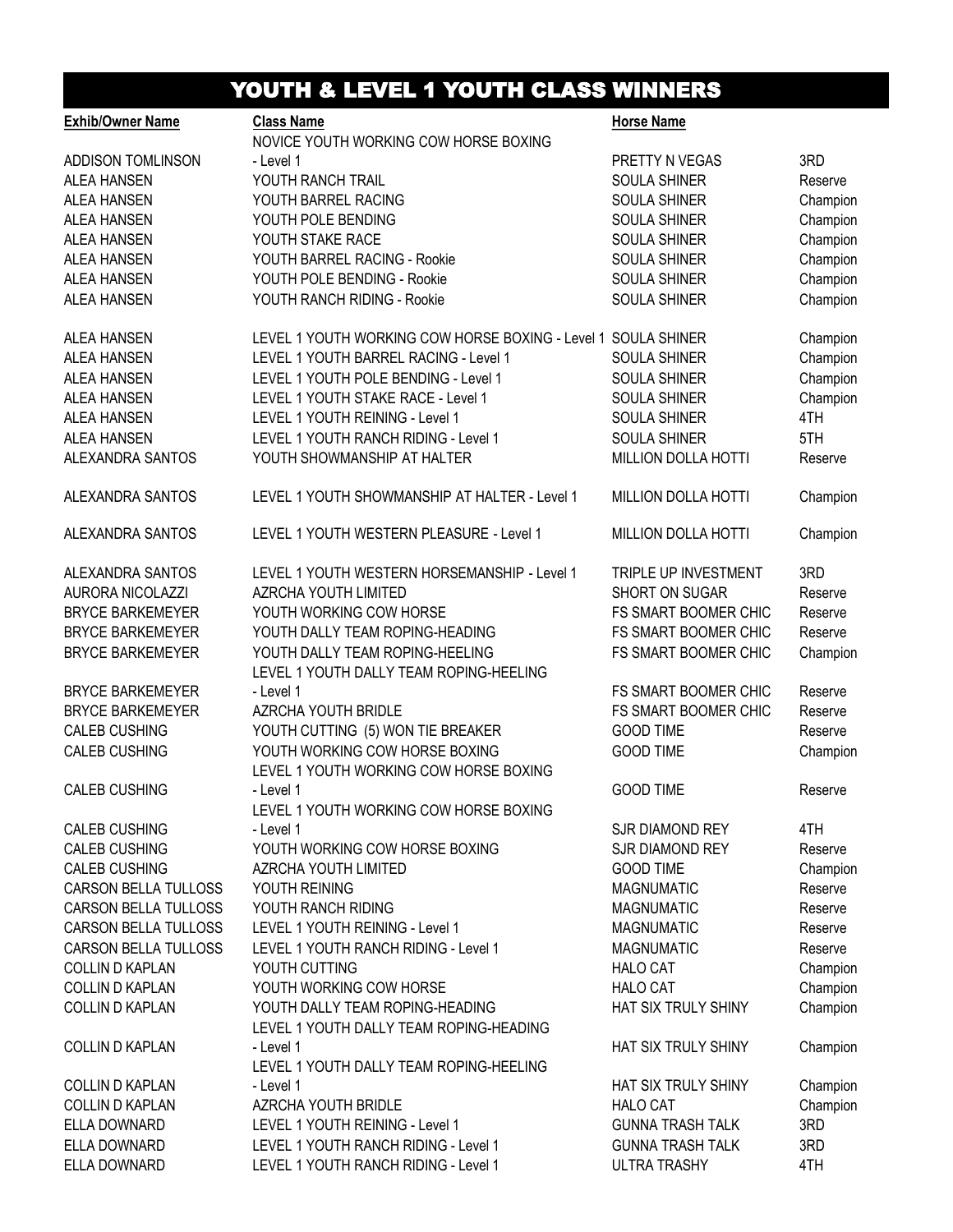## YOUTH & LEVEL 1 YOUTH CLASS WINNERS

| <b>Exhib/Owner Name</b> | <b>Class Name</b>                                          | <b>Horse Name</b>           |          |
|-------------------------|------------------------------------------------------------|-----------------------------|----------|
| KACI A RODRIGUEZ        | YOUTH AGED GELDINGS                                        | MOVIN THE CHAINS            | Reserve  |
| KACI A RODRIGUEZ        | YOUTH WESTERN RIDING                                       | MOVIN THE CHAINS            | Reserve  |
| KACI A RODRIGUEZ        | YOUTH TRAIL                                                | MOVIN THE CHAINS            | Champion |
| KACI A RODRIGUEZ        | YOUTH WESTERN PLEASURE                                     | MOVIN THE CHAINS            | Champion |
| KACI A RODRIGUEZ        | LEVEL 1 YOUTH WESTERN RIDING - Level 1 MOVIN THE CHAINS    |                             | Champion |
| KACI A RODRIGUEZ        | LEVEL 1 YOUTH TRAIL - Level 1                              | <b>MOVIN THE CHAINS</b>     | Champion |
| KACI A RODRIGUEZ        | <b>LEVEL 1 YOUTH WESTERN</b><br>HORSEMANSHIP - Level 1     | <b>MOVIN THE CHAINS</b>     | Champion |
| KACI A RODRIGUEZ        | YOUTH SHOWMANSHIP AT HALTER                                | PASS THE BLACK GOLD         | Champion |
| KACI A RODRIGUEZ        | YOUTH WESTERN HORSEMANSHIP                                 | PASS THE BLACK GOLD         | Reserve  |
| KACI A RODRIGUEZ        | YOUTH WESTERN PLEASURE                                     | PASS THE BLACK GOLD         | Reserve  |
| KACI A RODRIGUEZ        | YOUTH HUNT SEAT EQUITATION                                 | PASS THE BLACK GOLD         | Reserve  |
| <b>KACI A RODRIGUEZ</b> | LEVEL 1 YOUTH WESTERN RIDING - Level 1 PASS THE BLACK GOLD |                             | Reserve  |
| KACI A RODRIGUEZ        | LEVEL 1 YOUTH TRAIL - Level 1                              | PASS THE BLACK GOLD         | 3RD      |
| KAITLYN A FISHER        | YOUTH HUNTER UNDER SADDLE                                  | <b>FLIPPIN HICKORY PROM</b> | Champion |
| KAITLYN A FISHER        | YOUTH WORKING HUNTER                                       | FLIPPIN HICKORY PROM        | Champion |
| KAITLYN A FISHER        | YOUTH HUNT SEAT EQUITATION                                 | <b>FLIPPIN HICKORY PROM</b> | Champion |
| KAITLYN A FISHER        | YOUTH HUNTER UNDER SADDLE - Rookie                         | FLIPPIN HICKORY PROM        | Champion |
| KAITLYN A FISHER        | YOUTH HUNT SEAT EQUITATION - Rookie                        | <b>FLIPPIN HICKORY PROM</b> | Champion |
| KAITLYN A FISHER        | LEVEL 1 YOUTH HUNTER UNDER SADDLE<br>- Level 1             | <b>FLIPPIN HICKORY PROM</b> | Champion |
| KAITLYN A FISHER        | LEVEL 1 YOUTH HUNTER HACK - Level 1                        | <b>FLIPPIN HICKORY PROM</b> | Champion |
| KAITLYN A FISHER        | LEVEL 1 YOUTH HUNT SEAT EQUITATION<br>- Level 1            | FLIPPIN HICKORY PROM        | Champion |
| KAITLYN A FISHER        | LEVEL 1 YOUTH EQUITATION OVER<br>FENCES - Level 1          | FLIPPIN HICKORY PROM        | Champion |
| <b>KAITLYN A FISHER</b> | LEVEL 1 YOUTH RANCH RIDING - Level 1                       | MAKE N IT SNAPPY            | Champion |
| <b>KAMRYN PERKINS</b>   | YOUTH AGED GELDINGS                                        | <b>TOUCHED BY SIRPRIZE</b>  | Champion |
| <b>LAUREN BLUMER</b>    | YOUTH WESTERN RIDING                                       | <b>LAZY LOPIN RANGER</b>    | Champion |
| <b>LAUREN BLUMER</b>    | YOUTH WESTERN HORSEMANSHIP                                 | <b>LAZY LOPIN RANGER</b>    | Champion |
| <b>LAUREN BLUMER</b>    | YOUTH WESTERN PLEASURE                                     | <b>LAZY LOPIN RANGER</b>    | Reserve  |
| <b>LAUREN BLUMER</b>    | LEVEL 1 YOUTH TRAIL - Level 1                              | LAZY LOPIN RANGER           | Reserve  |
| <b>LAUREN BLUMER</b>    | LEVEL 1 YOUTH WESTERN<br>HORSEMANSHIP - Level 1            | <b>LAZY LOPIN RANGER</b>    | Reserve  |
| <b>QUINN EISENFELD</b>  | YOUTH REINING                                              | <b>XTRA CHUKA CHIC</b>      | Champion |
| <b>QUINN EISENFELD</b>  | YOUTH RANCH RIDING                                         | <b>XTRA CHUKA CHIC</b>      | Champion |
| <b>QUINN EISENFELD</b>  | YOUTH RANCH TRAIL                                          | XTRA CHUKA CHIC             | Champion |
| <b>QUINN EISENFELD</b>  | LEVEL 1 YOUTH REINING - Level 1                            | XTRA CHUKA CHIC             | Champion |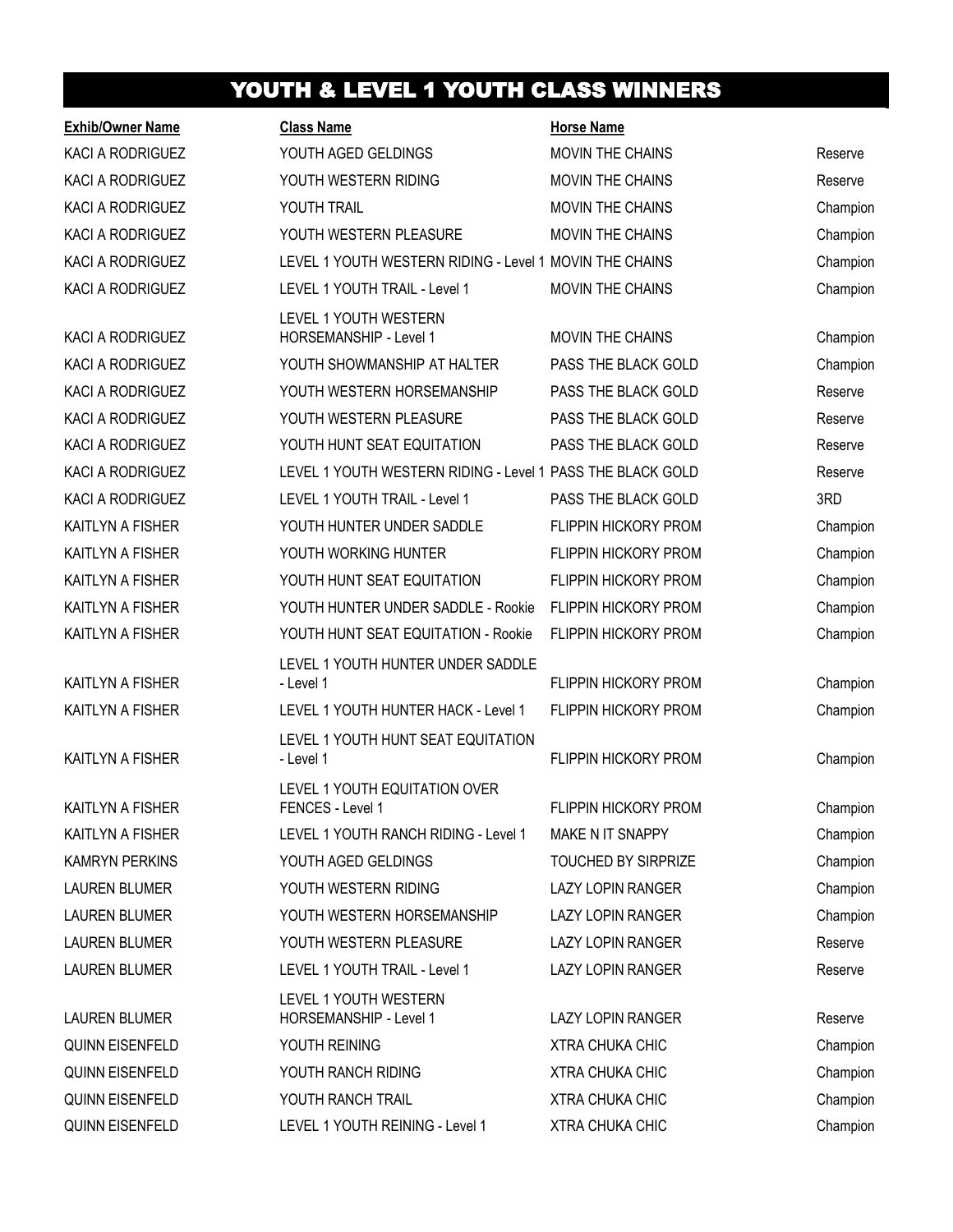### HIGH POINT WINNERS

| High Point Pattern and Rail - Open<br>High Point Pattern and Rail - Open | <b>SST LOLLIPOP</b><br>A CLASSIC IRON | LIBBY WILLIAMS HAYDON<br><b>PAM STUBBS</b> | 272<br>91 | Champion<br>Reserve |
|--------------------------------------------------------------------------|---------------------------------------|--------------------------------------------|-----------|---------------------|
| High Point Ranch and Cattle - Open                                       | <b>MAGNUMS PEPPY</b>                  | <b>MELISSA BROWN</b>                       | 364       | Champion            |
| High Point Ranch and Cattle - Open                                       | <b>CUSTOMIZED JAC</b>                 | ASHLEY L STERUSKY                          | 128       | Reserve             |
| High Point Open VRH                                                      | FULL METAL METALLIC                   | VERA EARL RANCH INC                        | 46        | Champion            |
| High Point Open VRH                                                      | SMOOTH AS CATTY                       | JEFFREY OR LYNNE HEYER                     | 12        | Reserve             |
| High Point Pattern and Rail - Amateur                                    | <b>SST LOLLIPOP</b>                   | LIBBY WILLIAMS HAYDON                      | 187       | Champion            |
| High Point Pattern and Rail - Amateur                                    | CPREALSURESHESTHEONE                  | <b>KRISTI PAVOLA PEREA</b>                 | 124       | Reserve             |
| High Point VRH Amateur                                                   | RO SISSYS WINNER                      | AMANDA OLIVER MAYFIELD                     | 56        | Champion            |
| High Point VRH Amateur                                                   | PLAYIN ON THE BAYOU                   | AMANDA OLIVER MAYFIELD                     | 10        | Reserve             |
| High Point Ranch and Cattle - Amateur/Select                             | MAGNIFICENT DREAMER                   | DANA M AVILA                               | 378       | Champion            |
| High Point Ranch and Cattle - Amateur/Select                             | DAISY BB GUNNER                       | <b>DEBBIE ALLEN</b>                        | 209       | Reserve             |
|                                                                          |                                       |                                            |           |                     |
| High Point Pattern and Rail - Select Amateur                             | WISH UPON A LARK                      | <b>RUTH KAPLAN</b>                         | 265       | Champion            |
| High Point Pattern and Rail - Select Amateur                             | NO DOUBT IM HUNTIN                    | MOLLY J FISHER                             | 147       | Reserve             |
| High Point Pattern and Rail - Level 1 Amateur                            | CPREALSURESHESTHEONE                  | KRISTI PAVOLA PEREA                        | 635       | Champion            |
| High Point Pattern and Rail - Level 1 Amateur                            | KM BOS PRETTY BOY                     | <b>GINGER MARSHALL</b>                     | 243       | Reserve             |
|                                                                          |                                       |                                            |           |                     |
| High Point Ranch and Cattle - Level 1 Amateur                            | <b>CUSTOM CODY WHIZ</b>               | SISSIE SHANK                               | 217       | Champion            |
| High Point Ranch and Cattle - Level 1 Amateur                            | CUSTOMIZED JAC                        | ASHLEY L STERUSKY                          | 212       | Reserve             |
| High Point VRH Limited Amateur                                           | <b>GOOD TIME WIMP</b>                 | <b>DEBORA TRANTER</b>                      | 56        | Champion            |
| High Point VRH Limited Amateur                                           | CD LIGHTS ABOVE                       | <b>BARBARA J BUBA</b>                      | 50        | Reserve             |
| High Point Pattern and Rail - Youth                                      | <b>MOVIN THE CHAINS</b>               | KACI A RODRIGUEZ                           | 258       | Champion            |
| High Point Pattern and Rail - Youth                                      | <b>LAZY LOPIN RANGER</b>              | <b>LAUREN BLUMER</b>                       | 170       | Reserve             |
| High Point Ranch and Cattle - Youth/Level 1                              |                                       |                                            |           |                     |
| Youth<br>High Point Ranch and Cattle - Youth/Level 1                     | <b>XTRA CHUKA CHIC</b>                | <b>QUINN EISENFELD</b>                     | 375       | Champion            |
| Youth                                                                    | <b>MAGNUMATIC</b>                     | CARSON BELLA TULLOSS                       | 268       | Reserve             |
|                                                                          |                                       |                                            |           |                     |
| High Point Pattern and Rail - Level 1 Youth                              | <b>MOVIN THE CHAINS</b>               | KACI A RODRIGUEZ                           | 367       | Champion            |
| High Point Pattern and Rail - Level 1 Youth                              | <b>LAZY LOPIN RANGER</b>              | <b>LAUREN BLUMER</b>                       | 78        | Reserve             |